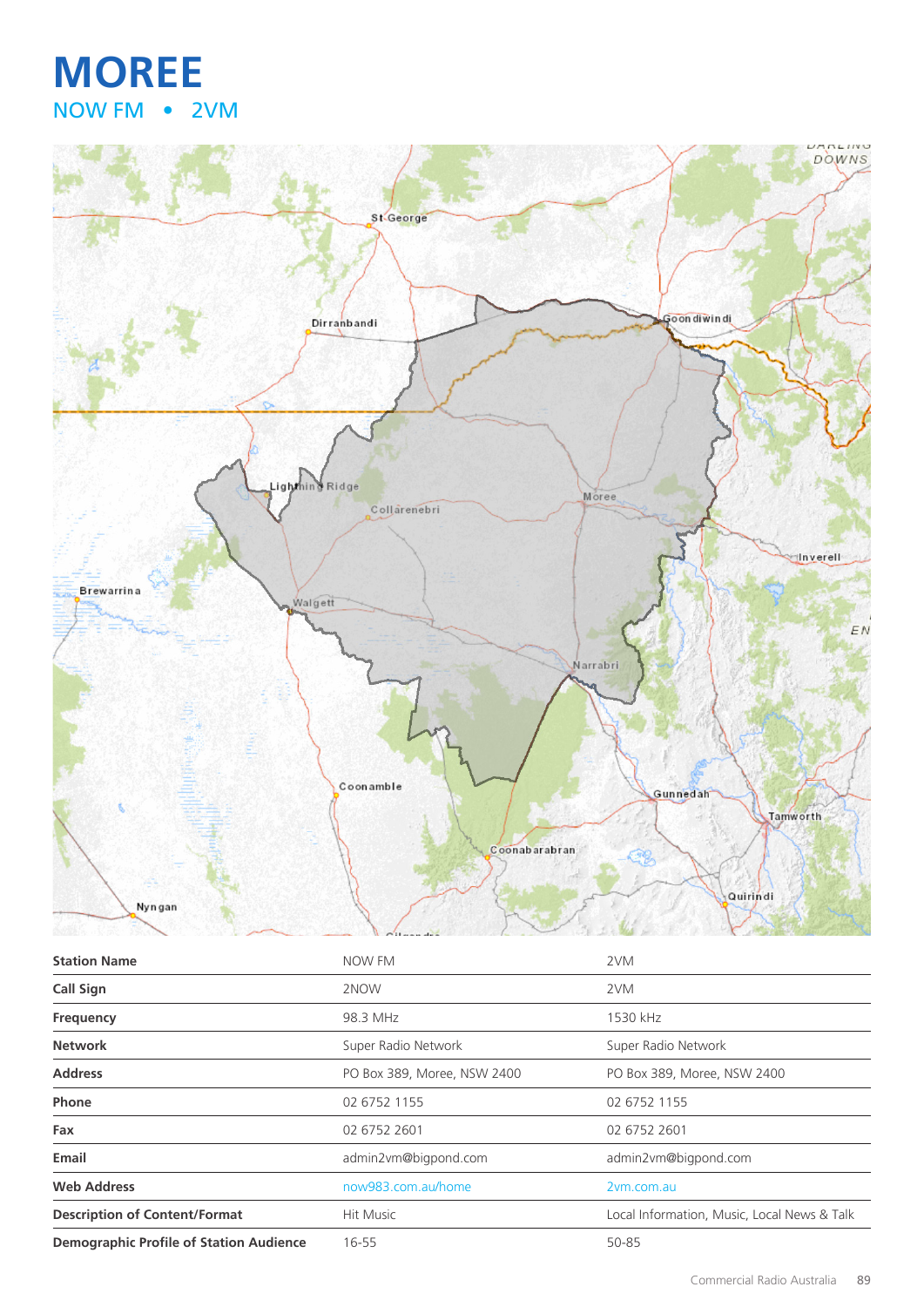## **MOREE**

Moree is located in northern NSW on the junction of the Newell and Gwydir Highways, approximately 90 kilometres south of the Queensland border and 665 kilometres north-west of Sydney, the region is also known as the Artesian Spa Capital of Australia.

Since the mid-1970s, the Moree district has made a significant contribution to Australia's cotton production with top quality yields for use nationally and internationally. The 2018 national harvest is expected to bring in about 4.6 million bales.

In comparison to the 2011 census, the population of Moree has decreased by 2.39% to 43,334. Over half the population in Moree is aged over 40 years. The birthplace for 84% of the population was Oceania including Australian, New Zealander, Indigenous and Islander persons.

Of the 7,242 people attending an educational institution, 55% were either in infants or primary, 31% were attending a secondary educational institution, 7% attending TAFE and 8% attending University or another tertiary institution. Of the 12,325 people who already have a tertiary qualification, 28% have a degree and 72% have a certificate, diploma or another tertiary qualification.

Of the total dwellings (15,446) in Moree, 34% of dwellings are owned outright and 24% are mortgaged. Private rental properties represented 29% of total dwellings.

22% of the total households (15,327) in Moree have a household income range between \$21,000 – \$41,999pa; 24% between \$42,000 – \$77,999pa and 11% between \$78,000 – \$103,999pa.

All major banks, car dealers, fast-food restaurants and an extensive selection of national retail, chain and independent stores are represented in the area.

#### **AGRICULTURE**

Moree is primarily a farming centre. Moree's primary productions are cattle and wool. The farms in the area support over 242 thousand beef cattle and 600 thousand sheep and lambs.

Located in the heart of NSW northern wheatbelt; the area produced over 1.8 million tonnes of wheat. The area also produced 2 million tonnes of cereals for grain, 616 thousand tonnes of barley and 193 thousand tonnes of sorghum. Moree has over 125 thousand nut trees growing throughout the region.

#### EMPLOYMENT

The majority (62%) of the labour force of 19,747 people are employed full time. The main industries of employment are:

- Agriculture Forestry and Fishing;
- Education and Training/Health Care and Social Assistance; and
- Wholesale Trade/Retail Trade/Accommodation and Food Services.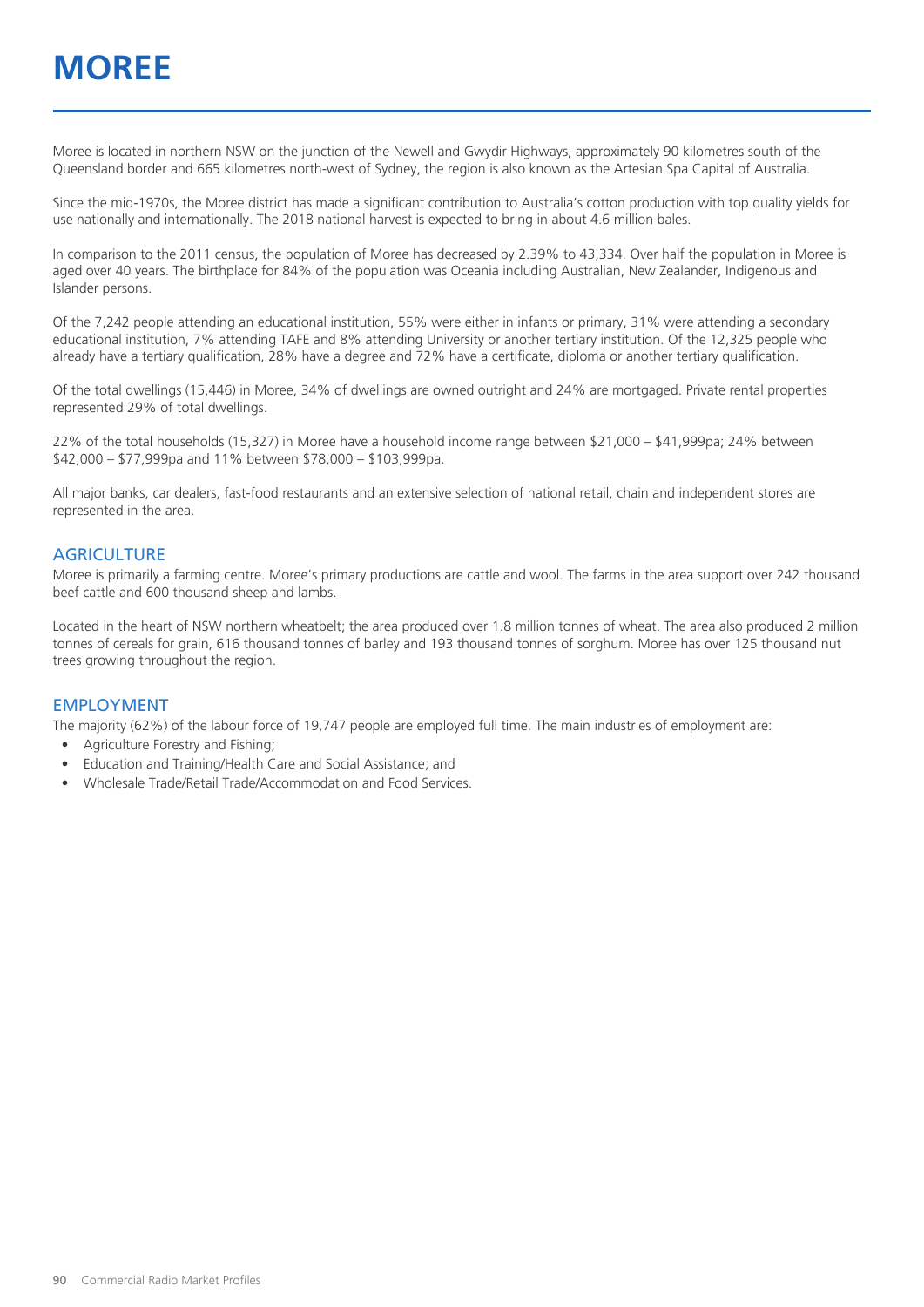# **MOREE**

### AGE COHORTS

| Age                          | Male   | Female | Total    | <b>Market</b><br>population |
|------------------------------|--------|--------|----------|-----------------------------|
| $10 + \gamma$ ears           | 18,660 | 17,926 | 36,586   | 84.43%                      |
| 0-9 years                    | 3,416  | 3,332  | 6,748    | 15.57%                      |
| $10-17$ years                | 2,154  | 1,911  | 4,065    | 9.38%                       |
| 18-24 years                  | 1,554  | 1,440  | 2,994    | 6.91%                       |
| 25-39 years                  | 3,743  | 3,992  | 7,735    | 17.85%                      |
| 40-54 years                  | 4,359  | 4,265  | 8,624    | 19.9%                       |
| 55-64 years                  | 3,147  | 2,735  | 5,882    | 13.57%                      |
| 65-74 years                  | 2,421  | 2,099  | 4,520    | 10.43%                      |
| 75+ years                    | 1,282  | 1,484  | 2,766    | 6.38%                       |
| Total 2011 population        | 22,652 | 21,744 | 44,396   |                             |
| <b>Total 2016 population</b> | 22,076 | 21,258 | 43,334   | 100%                        |
| % change 2011-2016           |        |        | $-2.39%$ |                             |

#### LABOUR FORCE

| <b>Employment classification</b> | Total  | Labour force |
|----------------------------------|--------|--------------|
| Full-time employed               | 12,319 | 62.38%       |
| Part-time employed               | 5,121  | 25.93%       |
| Not stated employed              | 1.205  | 6.1%         |
| Unemployed                       | 1,102  | 5.58%        |
| <b>Total labour force</b>        | 19,747 | 100%         |

#### HOUSEHOLD INCOME

| Income range (pa)       | Total  | Occupied<br>dwellings |
|-------------------------|--------|-----------------------|
| $$0 - $7,749$           | 331    | 2.16%                 |
| $$7,750 - $20,999$      | 1,017  | 6.64%                 |
| $$21,000 - $41,999$     | 3,321  | 21.67%                |
| $$42,000 - $77,999$     | 3,685  | 24.04%                |
| $$78,000 - $103,999$    | 1,701  | 11.1%                 |
| $$104,000 - $129,999$   | 1,416  | 9.24%                 |
| $$130,000 - $155,999$   | 708    | 4.62%                 |
| $$160,000 - $181,999$   | 421    | 2.75%                 |
| $$182,000 - $207,999$   | 315    | 2.06%                 |
| \$208,000+              | 449    | 2.93%                 |
| Not stated              | 1,963  | 12.81%                |
| <b>Total households</b> | 15,327 | 100%                  |

#### FAMILY STRUCTURE

| Type of family                | Total  | <b>Total families</b> |
|-------------------------------|--------|-----------------------|
| Couple families - Children    | 4.220  | 38.98%                |
| Couple families - No children | 4.492  | 41.49%                |
| Single parents                | 1,936  | 17.88%                |
| Other families                | 179    | 1.65%                 |
| <b>Total families</b>         | 10,827 | 100%                  |

### **OCCUPATION**

| <b>Employment classification</b>                                     | <b>Total</b> | <b>Occupations</b> |
|----------------------------------------------------------------------|--------------|--------------------|
| Managers/Professionals                                               | 6.606        | 35.6%              |
| Technicians & trade workers/<br>Community & personal service workers | 3,978        | 21.44%             |
| Clerical & administrative workers                                    | 2,013        | 10.85%             |
| Sales workers                                                        | 1,356        | 7.31%              |
| Machinery operators & drivers/Labourers                              | 4.264        | 22.98%             |
| Not stated                                                           | 338          | 1.82%              |
| <b>Total</b>                                                         | 18,555       | 100%               |

#### INDUSTRY

| Industry                                                                                                      | Total  | Workforce |
|---------------------------------------------------------------------------------------------------------------|--------|-----------|
| Agriculture, forestry & fishing                                                                               | 5,007  | 27.43%    |
| Mining                                                                                                        | 277    | 1.52%     |
| Manufacturing/Electricity, gas, water &<br>waste services/Construction                                        | 1,687  | 9.24%     |
| Wholesale trade/Retail trade/<br>Accommodation & food services                                                | 3.082  | 16.88%    |
| Transport, postal & warehousing/<br>Information, media & communications                                       | 744    | 4.08%     |
| Financial & insurance services/<br>Rental hiring & real estate services/<br>Administration & support services | 806    | 442%      |
| Professional scientific & technical services                                                                  | 653    | 3.58%     |
| Public administration & safety                                                                                | 996    | 546%      |
| Education & training/Health care &<br>social assistance                                                       | 3.350  | 18.35%    |
| Arts & recreation services                                                                                    | 89     | 0.49%     |
| Other services                                                                                                | 707    | 3.87%     |
| Not stated                                                                                                    | 855    | 4.68%     |
| Total                                                                                                         | 18,253 | 100%      |

#### ANNUAL HOUSEHOLD EXPENDITURE

| <b>Product or service</b>            | $$000's$ (pa) |
|--------------------------------------|---------------|
| Food & non-alcoholic beverages       | 196,965       |
| Alcoholic beverages                  | 26,924        |
| Clothing & footwear                  | 36,426        |
| Household furnishings & equipment    | 51,673        |
| Furniture & floor covering           | 17,192        |
| Household appliances                 | 12,554        |
| Household services & operation       | 40,379        |
| Medical care & health expenses       | 69,244        |
| Motor vehicle purchase               | 45,951        |
| Motor vehicle running costs          | 114,899       |
| Recreation                           | 144,240       |
| Recreational & educational equipment | 36,471        |
| Holidays                             | 66,822        |
| Personal care                        | 23,960        |